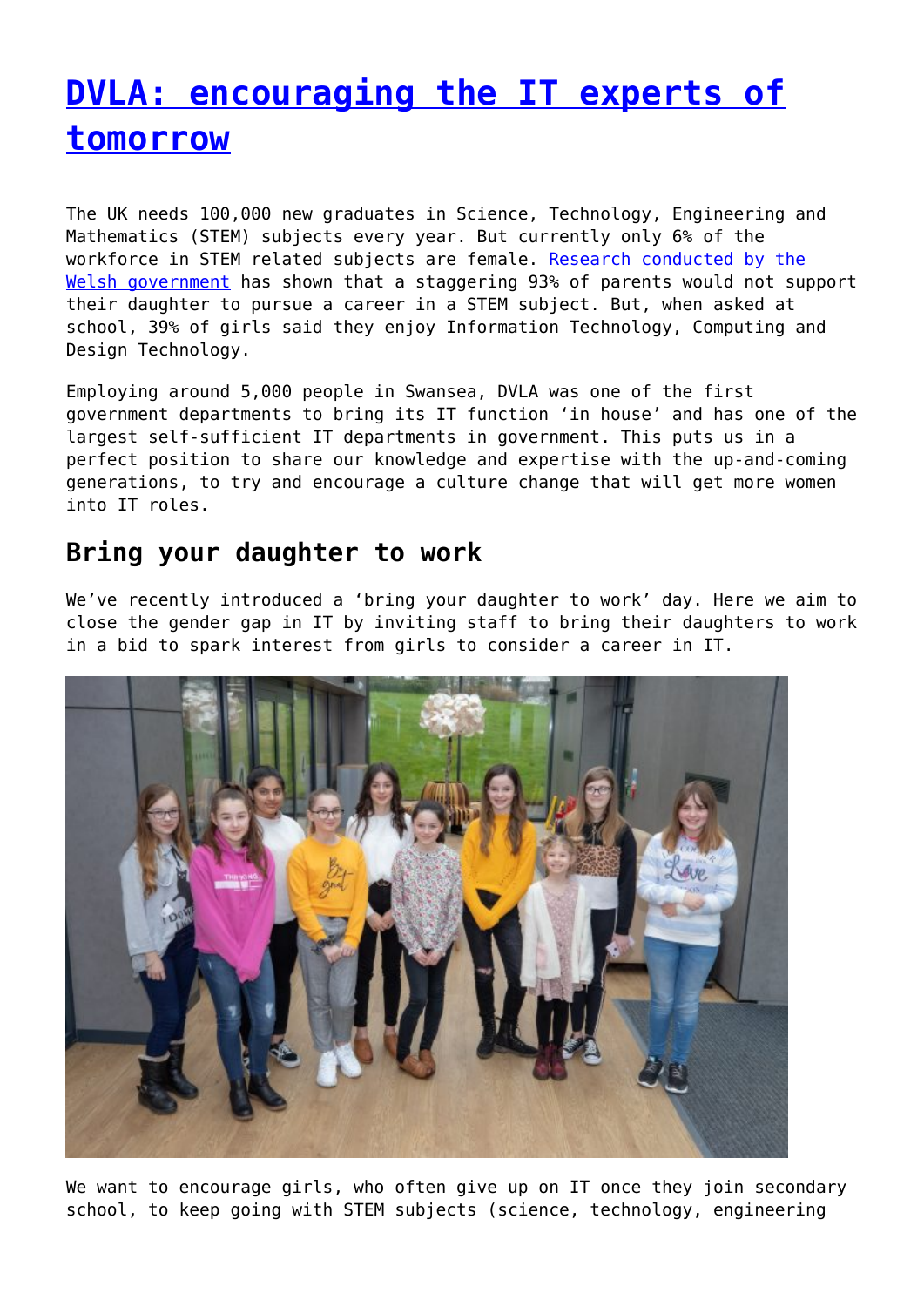and mathematics) and add them to their choices for exams as they go through secondary school.

DVLA's chief technology officer Brian Sullivan said:

"We're well aware that there are more men than women working in the IT sector and this is just one of the ways in which we are trying to change that here in Swansea.

"If we can encourage more girls to take an interest from an early age, in 10 years we will have more local women qualified and ready for a career in IT. It would be great to see them working here at DVLA."

### **Other initiatives**

'Bring your daughter to work' is just one of our initiatives in this space. We also run events where all children aged 11 to 13 are invited to spend the day at DVLA and try some fun coding activities, learn about new technologies and pick up some new skills along the way.

All content is age appropriate, light and interactive where possible. At the end of the day there's a topical, fun quiz based on the learning gained from the day, with prizes too – always a hit with the children.

## **Some feedback we've had from the children, teachers and parents:**

"It was really good and a lot more interesting than I thought it would be."

"I thought we were going to be sat at computers and that it would be a bit boring, but it's been really fun. The activities were very good."

"Good presentation. Activities were fun and pitched at the right level. The children were engaged throughout."

"In the future these skills will be used back at school for coding tasks."

"I think it was a great experience & should be rolled out for all schools."

"Must have listened well as she told me about it after the day!"

This feedback is a good indicator that we were able to inspire participants to want to continue their learning journey. It certainly meets with our vision of investing in digital skills.

#### **What's coming next**

Capability and Talent Development Lead, Karen Clark said, "Our aim is to ensure that as an agency, we continue to support and grow the digital skills of young people in the local region and this is a brilliant opportunity to inspire the next generation.